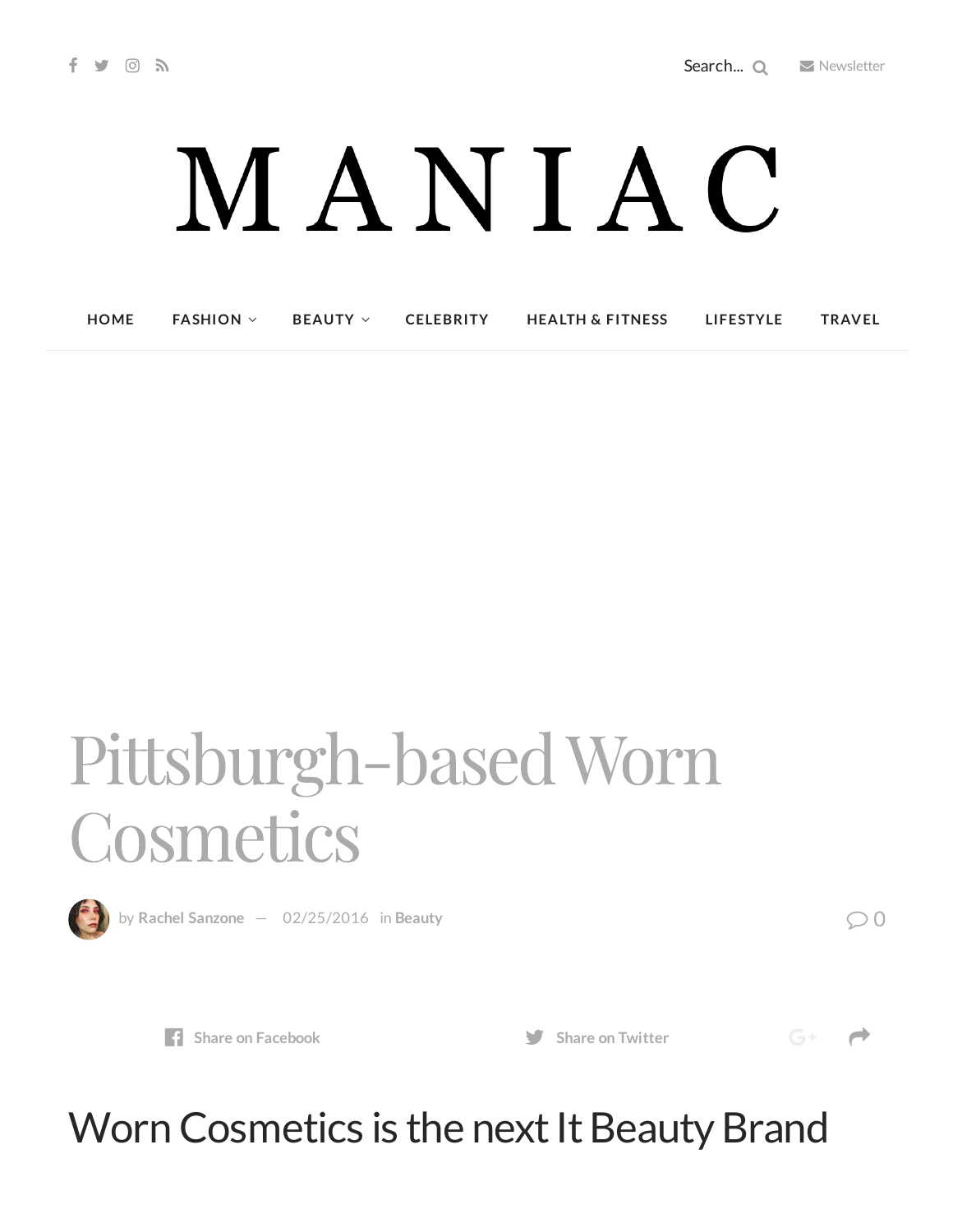

Photo by Shauna Miller Modeling by Marie-lou Nahhas

We as women are on a constant search for a perfect lipstick. There are a plethora of formulas, choices and finishes so the search is never-ending and quite frankly, sometimes it can be overwhelming. Being from Pittsburgh, there are certainly plenty of options readily available to us but what would you say to a local brand? Apprehensive at first, right? Don't assume. These palettes are amazing in more ways than one.

**Worn Cosmetics** is the brainchild of Brittany Horrell. As a makeup and hair artist in Pittsburgh, she was constantly finding inspiration through music, clothing and her working knowledge of hair color. This is what ultimately inspired her to create the brand.

After countless, messy hours in her kitchen and plenty of trial and error, she finally perfected her formula. Each lipstick is blended with a mixture of hand-picked ingredients and created in small batches. Equally important to her was packaging them in a way she could be proud of. Each box is hand-stained, hand-distressed and created from recycled materials.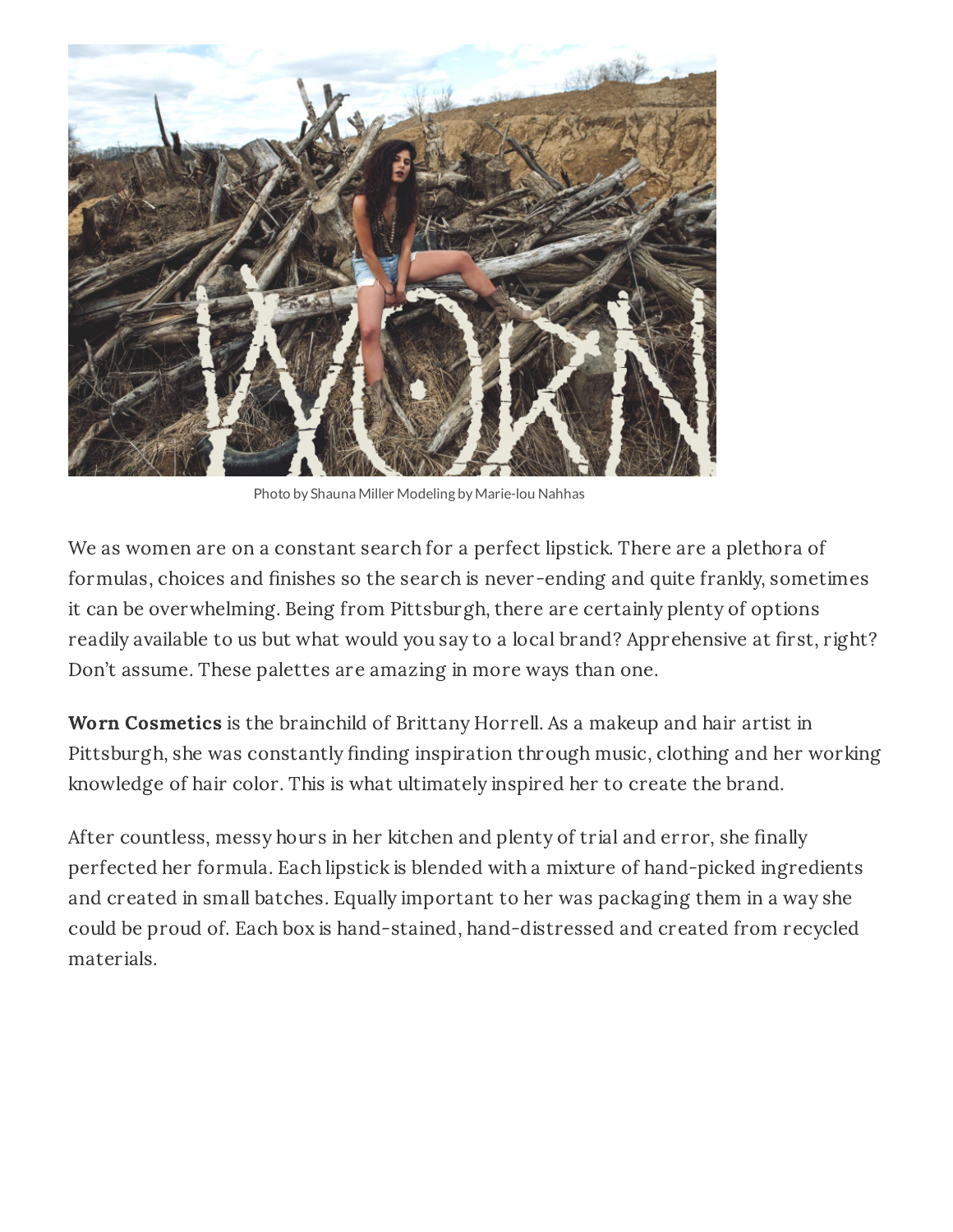

Photo by Tom Souzer

The packaging in itself is beautiful but I was really impressed with the longevity of the formula. Her colors withstood a meal with little to no touch-up required. Trust me, I have tried plenty of lipsticks from drugstore to high-end and these definitely are high-end. She also provides each customer with a lipstick brush for ease of application.

You have the option of a large or small palette and four different colors -which I must say are beautiful. The creamy formula comes in a deep red, purple, nude and a color which I can only describe as stone. Each one is unique and perfect for the distressed vibe of the brand. The large palette retails for \$45 and holds three shades while the smaller palette carriers two and is a steal at \$15.

Photo by Tom Souzer

You can find Worn [Cosmetics](http://www.headspacesalonpittsburgh.com/) in Brittany's [Etsy](https://www.etsy.com/shop/WornCosmetics?ref=l2-shopheader-name) shop, or at Head Space Salon and Education, located on Mcknight road.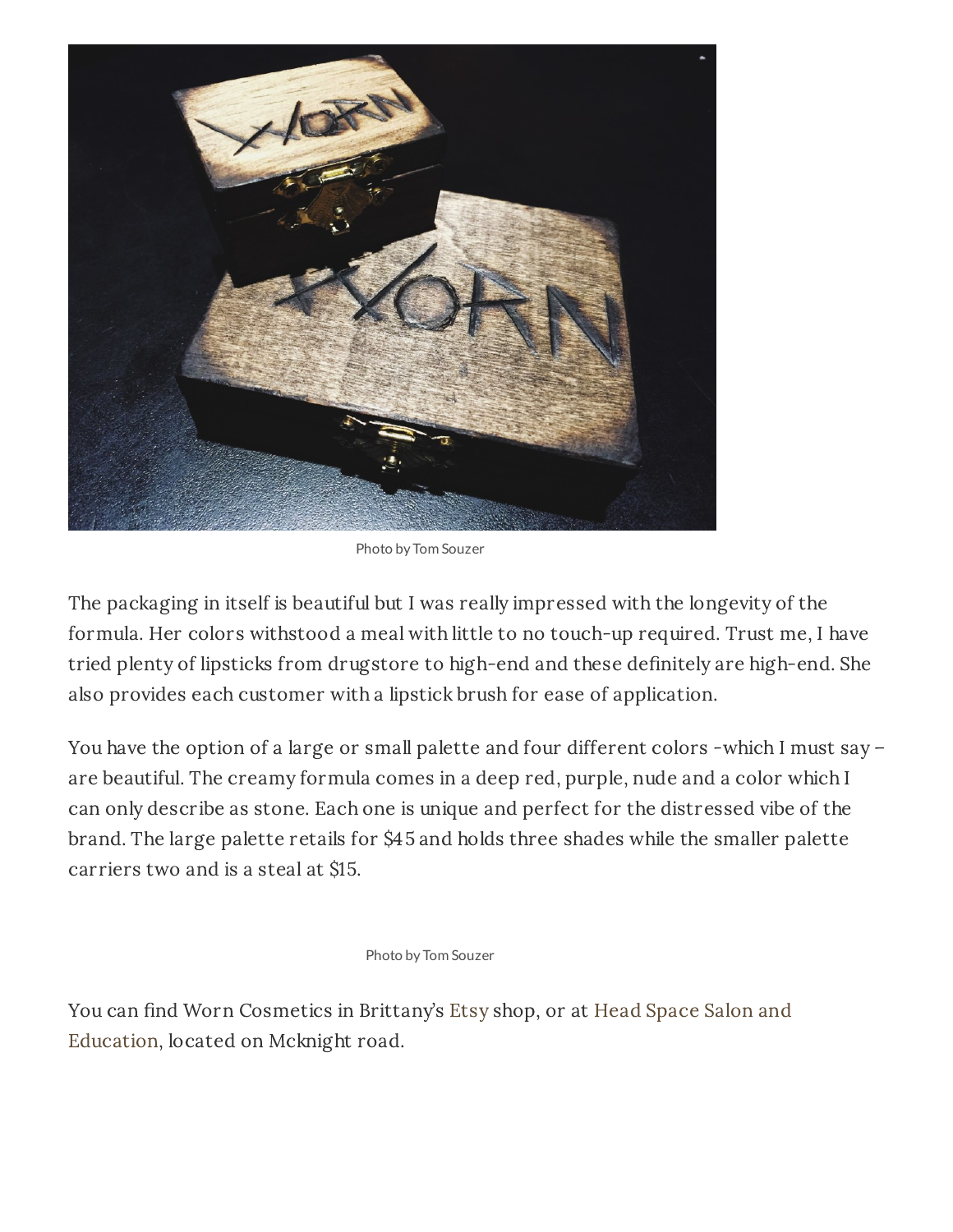| Tags: | beautv                | beauty blogger | Beauty Products |            | Brittany Horrell constantcompanion |            | cosmetics |
|-------|-----------------------|----------------|-----------------|------------|------------------------------------|------------|-----------|
|       | Head Space Salon      | lipsticks      | makeup          | Pittsburgh | Pittsburgh Makeup                  | Tom Souzer |           |
|       | <b>Worn Cosmetics</b> |                |                 |            |                                    |            |           |

**Previous Post**

**Next Post**

**Wendy Brandes: The 18-Karat Gold [Journalist](http://maniacmagazine.com/fashion/wendy-brandes-the-18-karat-gold-journalist/)**

**How To Dress Like Jane The [Virgin](http://maniacmagazine.com/fashion/how-to-dress-like-jane-the-virgin-style/) Style**



### **Rachel [Sanzone](http://maniacmagazine.com/author/rachel/)**

I believe when you're pretty on the inside, you're pretty on the outside but you can't beat that perfect shade of lipstick and eyelashes as big as your dreams.

 $Q \times in 0$ 

**SEARCH**

| Search                                   |                   |                        |                                         |                             |  |
|------------------------------------------|-------------------|------------------------|-----------------------------------------|-----------------------------|--|
| Go to the Customizer > JNews: Social, Li |                   | <b>@MANIACMAGAZINE</b> | ing, to connect your Instagram account. |                             |  |
| f<br><b>FACEBOOK</b>                     | $\mathbf{v}$      | <b>TWITTER</b><br>⊙    | <b>INSTAGRAM</b>                        | $\mathcal{L}$<br><b>RSS</b> |  |
|                                          |                   |                        |                                         |                             |  |
|                                          | <b>Categories</b> |                        |                                         |                             |  |
| Art                                      | <b>Articles</b>   | <b>Beauty</b>          |                                         |                             |  |